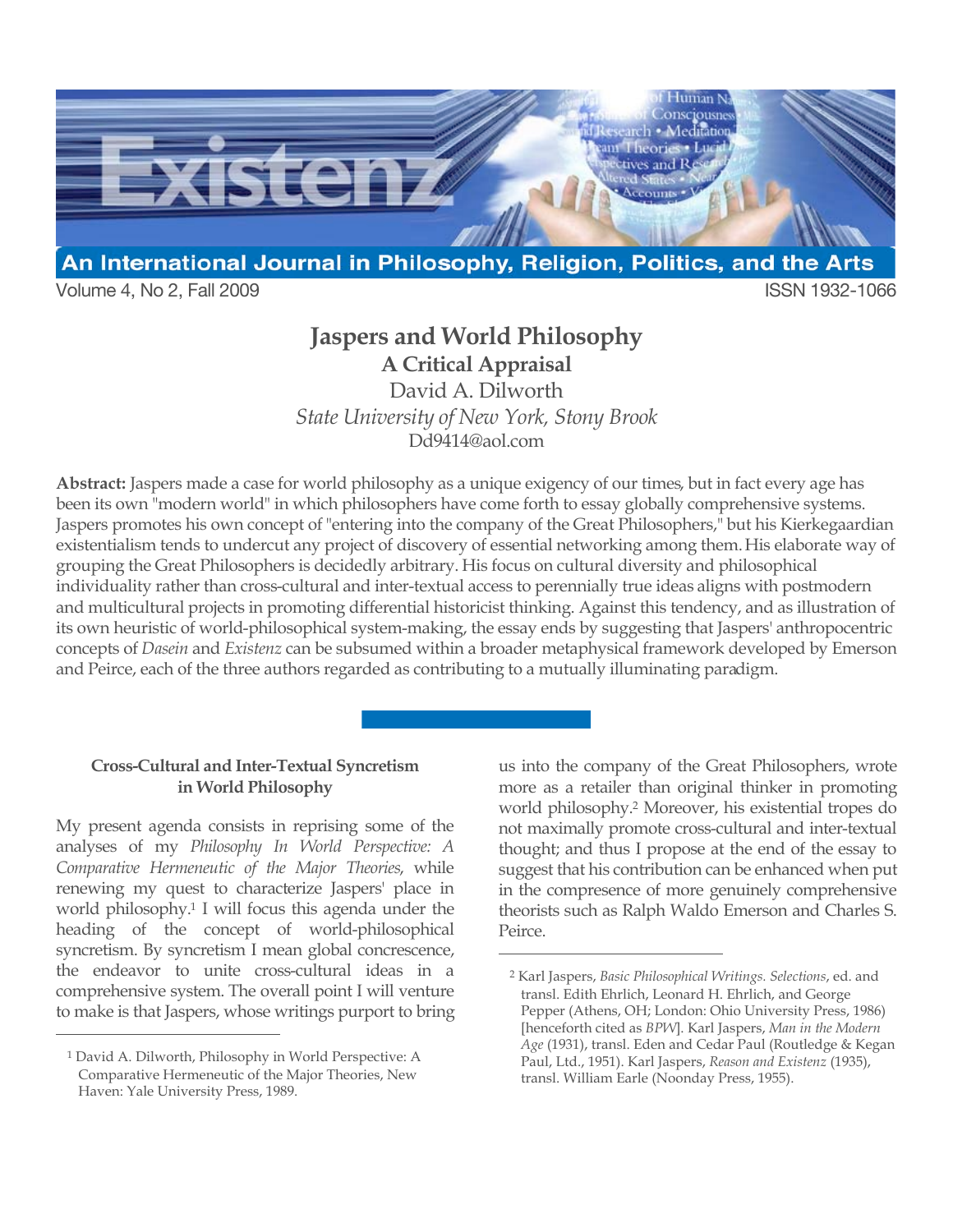In our times, the convergence of modern and premodern, Asian, Middle Eastern, Western, and other civilizations generates the conversation of this KJSNA panel's topic of cross-cultural hermeneutics. Despite the prevailing tendencies of professionalization and nationalization of philosophy in the contemporary academy, philosophy today has indeed a need to be global, reflecting contemporary human civilization that is being transformed by a worldwide networking of political, economic, and cultural forces. Jaspers astutely made this point as the exigency of philosophy in our "modern age."3

However, the history of ideas is replete with such urgencies, as well as with paradigms of cultural crossfertilization and attendant convergence of philosophical traditions. Each was its own "modern age," and I don't think we need buy into the Heideggerian *historicist* concept of the *Gestell* (enframing) or any similar implication in Jaspers' own thought about the uniqueness (or limitations) of our own modern age.

Let us consider the record of philosophical convergences. The Athenian, Hellenistic, and Roman schools reconfigured the pre-Socratic trends of thought. The third and fourth century Neoplatonists re-gathered the theories of the Greek and Roman schools in novel syntheses. New confluences of Aristotelian, Neo-Platonic, and Arabic traditions occurred in the Middle Ages. The passage from Hindu to Buddhist, and the translation of Indian Buddhist sutras and sastras into Chinese, from the fourth century A.D. onward, presents another remarkable case of West-East philosophical

 $\overline{a}$ 

concrescence. The Japanese have prided themselves on being "the museum of Asia" (in the nineteenth century words of Uchimura Kanzô), and have been a showcase of global philosophical synergies—first in its assimilation of Indian and Chinese premodern traditions and later in its broadly based absorption of Western ideas and institutions. If we take the trouble of examining them, each of these were "modern" epochs and had their own global and existential problematics.

Once we do the requisite background work probing the civilizational dynamics of the respective eras, we discover that this is a fruitful approach to evaluating key performances in the history of world philosophy. On our Western home front, for example, Leibniz absorbed Confucian and Neo-Confucian ideas that were reaching the Europe of his day through the letters of the Jesuit missionaries from China and entering into the fabric of various trajectories of European Enlightenment thought. In the nineteenth century, Schopenhauer and Emerson were the two most original world-philosophical theorists. Schopenhauer announced his expansive synthesis of Plato, Kant, and Indian thought in his *World as Will and Representation* in 1818 (second volume, 1845).4 Emerson's writings achieved an even broader blending of major worldviews—the Platonic and Neoplatonic, Kant and the German Idealists, Spinoza, Goethe, Schiller, Swedenborg, Wordsworth and Coleridge, the Hindus, Buddhist, and Sufi mystics. He passed this world-expansive mindset to the tradition of American Transcendentalism. And let us not forget that Emerson and Schopenhauer were the two main influences on Nietzsche, whose thought so greatly impacted Jaspers'**.** 5

On the modern Asian front, the palmary instance of the exigency of world-philosophy would appear to be found in the works of the "Kyoto School" of the 1930s, 1940s, and postwar years. The name of Nishida Kitarô heads the list, which includes Tanabe Hajime, Watsuji Tetsurô, Kuki Shûzô, Nishitani Keiji and others.6 But while engaging the "Western" traditions in various "existential" formats, the Kyoto School

<sup>3</sup> See Jaspers on "The Image of the History of the Philosophy of the Encompassing": "Every philosophy has been, in fact, a philosophy of the Encompassing" (*BPW* 202). "My basic thought is only seemingly new. It cannot be authentically new, for I have spent my life conscious of finding age-old truth. In philosophy, being new speaks against being true…. I regard my thinking as the natural outcome of Western thought until now, the ingenuous synthesis by virtue of a principle that enables us to admit all that is true in any sense whatever" (*BPW* 203). "We may each adhere to a different faith, yet we can understand each other as adhering to a faith" (*BPW* 204). "… faith in the possibility of our understanding each other without restriction" (*BPW* 207). The whole passage makes the point about The Idea of a Common Fundamental Knowledge. Ergo: "The truth of any contemporary philosophy can unfold only in continuity with the entire tradition, through the clearest knowledge about the Encompassing and its modes. What existed originally must be included. What is true can reach the light of day only as the sum-total of the entirety of Western thought, indeed of the thought of mankind" (*BPW* 204).

<sup>4</sup> Arthur Schopenhauer, *The World as Will and Representation*, 2 volumes, transl. E. F. G. Payne (New York: Dover, 1969).

<sup>5</sup> George J. Stack, *Emerson and Nietzsche: An Elective Affinity* (Athens, OH: Ohio University Press, 1992).

<sup>6</sup> *Sourcebook for Modern Japanese Philosophy: Selected Documents*, eds. David A. Dilworth, Valdo Viglielmo, and Agustin Jacinto Zavala (Santa Barbara, CA: Greenwood Press, 1998).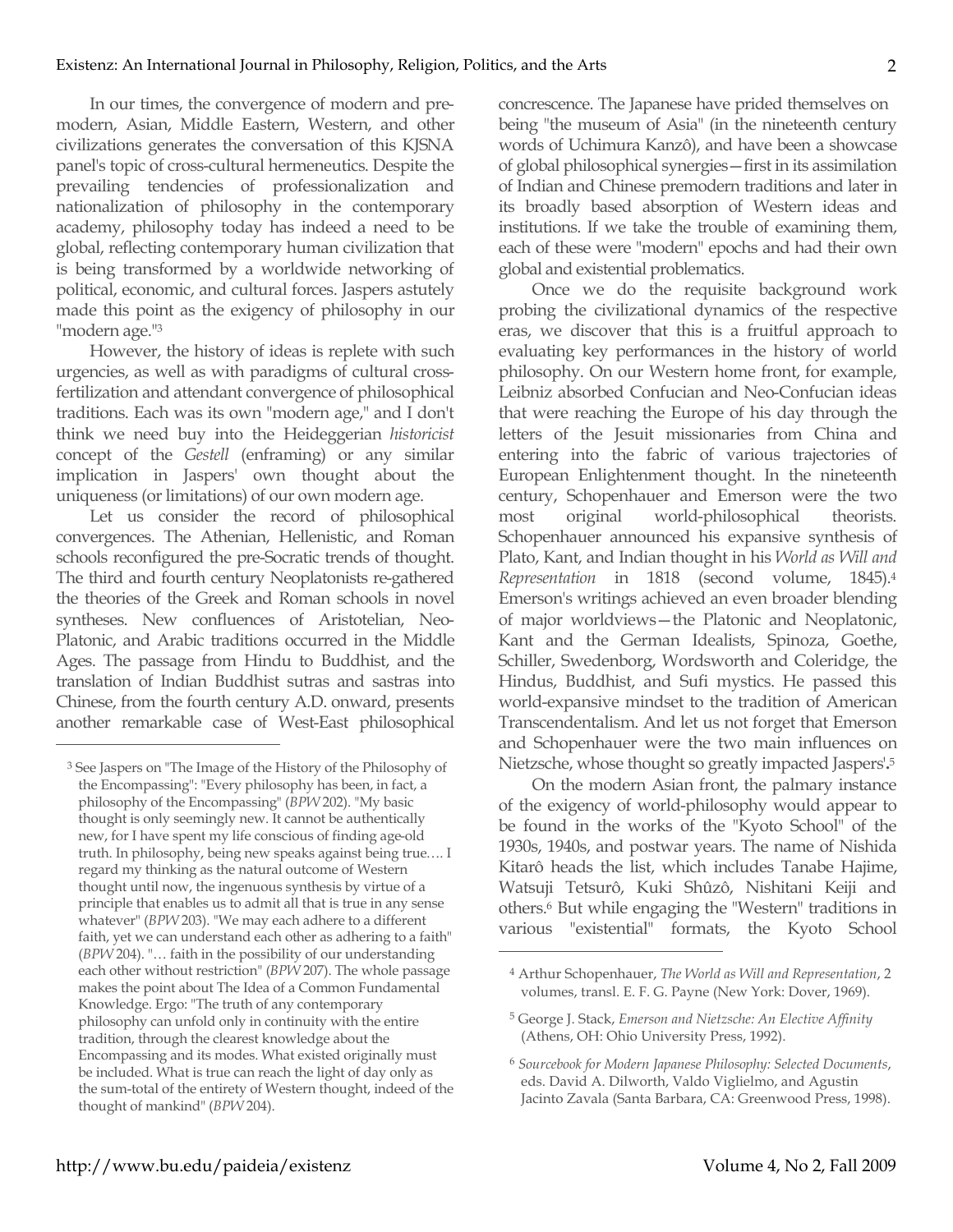advocates for the most part promoted time-honored Buddhist concepts as "Eastern" concepts, producing an early paradigm of polemicized multiculturalism rather than genuine theoretical syncretisms such as found in Schopenhauer and Emerson. I think a more authentic East-West syncretism is to be found in the writings of Fukuzawa Yukichi (1835-1901), the preeminent "modernizer" of the Meiji era in Japan.<sup>7</sup>

Out of these preliminary remarks on worldphilosophical syncretisms I would like to come back to the project of my book. Its project was to establish what Charles S. Peirce would have called a "science of review"—that is, one that surveyed the entire territory of world philosophy and world religion with regard to the cross-cultural possibilities of interfacing, and establishing the essential networking among, the major classics. As an historical precedent, it patterned itself after Aristotle's way of reading his pre-Socratic and Athenian predecessors in the hermeneutical terms of his theory of the *four causes*, now reemployed to configure the homo- and hetero-archic relations of philosophical texts on a global scale.

In the course of time I have come to realize the inherent limitations of any such "science of review," in that

 $\overline{a}$ 

it must be parasitic on the genuine first-order "research sciences," which in this context comes down to the original theoretical vistas created by the Great Philosophers themselves. I don't think, however, that we have to go the full length of Jaspers' Kierkegaardian existentialism in promoting their uniquely individual world-transcendence. In this respect Jaspers appears guilty of a kind of psychologism (or nominalism) whose net effect is to deconstruct the many essential networkings of efficacious ideas in the world history of philosophy and thus preclude appreciation of their continued relevance for philosophical reflection in our own times.

To cut to the chase, what I think validly remains in my comparative hermeneutic of the major theories only partially coincides with Jaspers' project of world philosophy in reading the Great Philosophers in terms of (1) a comprehensive principle, —or assumption as to the possibility of cross-cultural encompassment of great ideas in their essential networking, —and (2) an evaluative methodology which distinguishes between the first-order seminal classics (which I call the "wholesalers") and those that reenact—often hybridizing and popularizing—the deeper and denser first principles of those first-line classics in attenuated versions (the "retailers"). The first of these—the principle of compresence (or interpresence) of the major theoretical achievements is the very principle of worldphilosophical convergence which is danger of being "shipwrecked"—or at least compromised—by Jaspers' Kierkegaardian insistence on the world-transcending existential uniqueness of the Great Philosophers.

My own principle of encompassment and suggested method of empirical investigation-andevaluation must of course work together. I don't see any other viable approach to this kind of intensive cross-cultural and inter-textual hermeneutics. The world-history of philosophy must be, and can be, learned and relearned out of the primary sources in their essential cross-references. This should be the way we come into "the company of the Great Philosophers," that is, into extensive understanding of the still efficacious wisdom of the many inter-resonating paradigms of world philosophy. However, for the most part, neither Jaspers nor the contemporary academy is set up to do this work, as I will explain further below.

## **Jaspers' Way of Parsing the Great Philosophers**

In the Preface to his *Prolegomena to Any Future Metaphysics* Kant remarked "there are scholars for whom the history of philosophy (both ancient and

<sup>7</sup> Fukuzawa Yukichi, *An Outline of a Theory of Civilization*, rev. transl. by David A. Dilworth and G. Cameron Hurst, III (Tokyo: Keio University Press, 2008). Fukuzawa Yukichi was in the vanguard of Japanese modernization in the early Meiji period, achieving the status of being one of modern history's first East-West world-philosophers. After his three trips to America and Europe in the 1860s he wrote a number of works which, drawing upon both his own indigenous Neo-Confucian heritage and European Enlightenment sources, articulated a universal paradigm of "civilization." His journeys to America and Europe brought him into contact with the array of post-medieval "secular Enlightenment" ideas in full swing. But these were not entirely Western ideas. They were already mixed with Eastern ideas. Through the letters sent back to Rome by the Jesuit missionaries in China, Leibniz had already become the chief conduit of Confucian and Neo-Confucian ideas in the late seventeenth and early eighteenth centuries. Subsequently important authors such as Wolff, Voltaire, Bayle, and Hume's friend Adam Smith contributed their own prestige to the reception of them in European dress. Fukuzawa in his early career reversed the process of transmission, absorbing those Western Enlightenment ideas back into the intellectual thought matrix of his native Neo-Confucian heritage. For the Japanese of the Meiji period the result was a novel transformation of both heritages. See also David A. Dilworth, "Was Fukuzawa a Philosopher?", in *Modern Japanese Studies*, 25, 2008, 1-25; Julia Ching and Willard G. Oxtoby, *Moral Enlightenment: Leibniz and Wolff on China* (Nettetal: Steyler Verlag, 1992).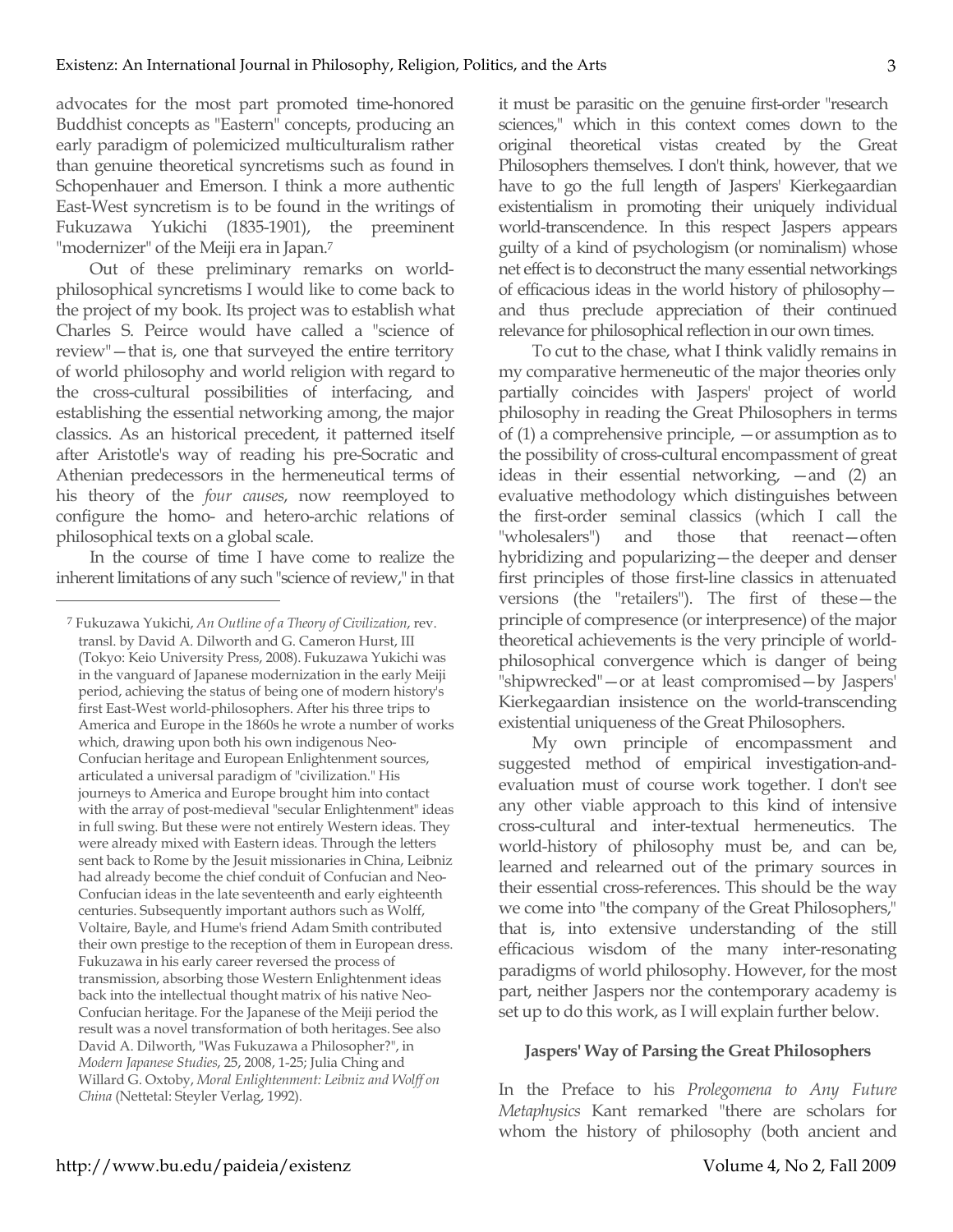modern) is philosophy itself; for these the present *Prolegomena* are not written."8 his remark was an extension of a passage in the concluding section of his *Critique of Pure Reason* where Kant distinguished the nature of "the philosopher," who is the lawgiver of human reason, from "the mathematician, the student of nature, and the logician," who exhibit skills in the use of reason. He calls the latter the "technicians of reason." The philosophers, he says, are engaged in producing the universal paradigms of human awareness legislating, though ever falling short of, an ideal "cosmical concept." The technicians of reason do not so legislate; rather they presuppose philosophical firstprinciples as they factor their historical subject matters in specific ways.9

Jaspers rang existential changes on Kant's concept. In his vocabulary, every authentic philosophy can be regarded as falling under twin categories, the "historic" and the "historical."10 The former—the "historic"—refers to the shining vista (the immortal worldview) achieved by the genuine philosopher in his own worldtranscending *Existenz*, as his contribution to Kant's "cosmical concept." The latter places the philosopher in his empirical context, subject to all the interventions of historiography and the polyglot historicist mediations of the howling wolf pack in the academy.

Jaspers establishes this binary in relation to his own explicit formulations of "world philosophy" and the "world-history of philosophy." And we should appreciate that at the heart of his existential-historic concept he lodges his full-fledged "periechontological"

 $\overline{a}$ 

10 See Jaspers on the "Illumination of encompassing existence": "to guard against the constant threat of sliding back into identifying it with a cognized object" ... "In my constant presence I am this encompassing existence, even though I can never cognize my existence as the Encompassing" (*BPW* 143). The "double nature of existence" (*BPW* 144). "The gap between the Immanent Mode and Existenz"... "Existenz is the irreplaceable historicity of a unique origin" (*BPW* 154). Spirit is not Existenz; it is a way towards wholeness by means of talent and ability; as the medium of ideas it is creative genius (*BPW* 155). Spirit and Singular Existenz: the latter cannot be sublimated into any other…. The paradox of historicity as the eternal in time.... "Faith is the historicity of Existenz in the face of transcendence" (*BPW* 157).

metaphysics, articulated as "an encompassing and energizing ideal of the unity of Being and Truth." To this notion Jaspers added his ideal of "communicative reason," a presupposition of maximal illumination of human self-awareness—the equivalent of Kant's sense of the "cosmical concept"—as furnishing the bottomline perennial paradigms of human self-understanding and "self-being." He then suggested a set of heuristic categories with which to classify the "Great Philosophers" who, in their "personal greatness," have contributed to our basic philosophical understanding of these paradigms. 11

True to his binary of historic and historical, Jaspers established the criteria of "personal greatness" in philosophy in terms of two qualities: (1) originality as measurable by spiritual standards and (2) historical impact as a testimony to the recognition of such originality.12 Understandably he advised against attributing greatness to philosophers close to his own time, and this caveat would of course pertain to our present consideration of his place among the philosophers.

In a nutshell, Jaspers established three main groups of Great Philosophers.13 The first main group actually transcends "philosophy proper." It is comprised of the shortest list of "the four exemplary

<sup>8</sup> Immanuel Kant, *Prolegomena to Any Future Metaphysics*, transl. W. Ellington (Hackett, 1977), p. 1.

<sup>9</sup> Immanuel Kant, *Critique of Pure Reason*, transl. Norman Kemp Smith (New York: St. Martin's Press, 1965), pp. 657-668.

<sup>&</sup>lt;sup>11</sup> We learn that Jaspers was preoccupied with a "World History of Philosophy" over the last twenty-five years of his life. He conceived of six distinct approaches to the history of philosophy, but, significantly, published only one, the one that seeks out "the company of the philosophers," "the miraculous greatness of unforgettable human beings." (*BPW* 209, 218-19). Cf. Joseph W. Koterski, SJ and Raymond J. Langley, *On Philosophy of History and History of Philosophy* (New York: Humanity Books, 2003): Table One, p. 9, for Jaspers' six projects for a world history of philosophy historical, conceptual content, genetic, practical, dynamic, and personal (i.e., "The Great Philosophers").

<sup>12</sup> Jaspers' themes of "historic consciousness" and "personal greatness" are intertwined, and have many affinities in modern philosophy. For this reader, a significant affinity is with Emerson's writings on the transcendentalist individual in "History" (1841) and "The Uses of Great Men" (1850), essays that in turn impacted Nietzsche. The background of this is found in the concept of the "Genius" in Goethe, Kant, Schopenhauer, Wordsworth, and others.

<sup>&</sup>lt;sup>13</sup> The following account closely follows that of Leonard H. Ehrlich, "Philosophy and Its History: The Double Helix of Jaspers's Thought,"19-30, in *Karl Jaspers on Philosophy of History and History of Philosophy*, ed. Joseph W. Koterski, S. J. and Raymond J. Langley (Humanities Books, 2003), pp. 19-33.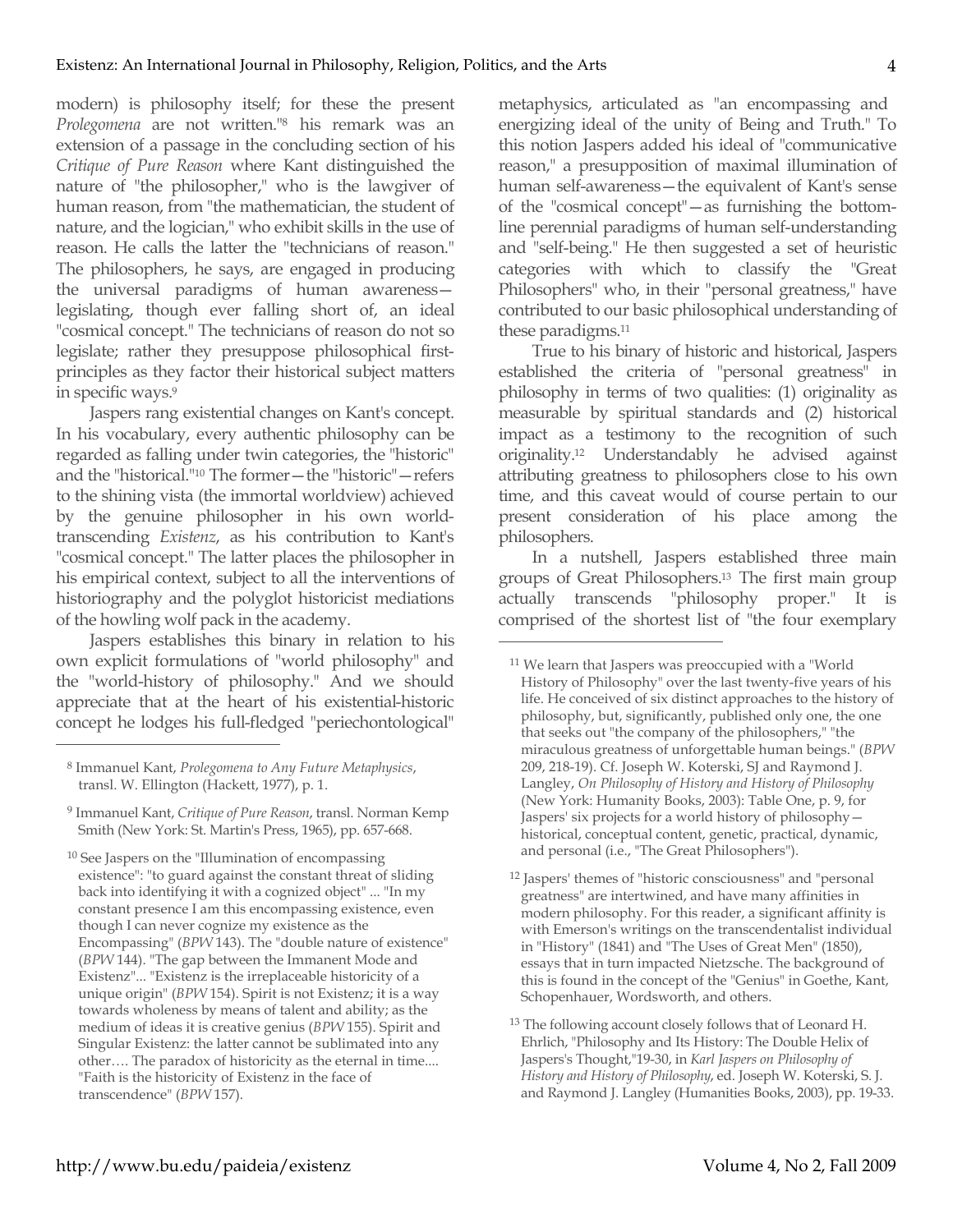men" of the Axial Age who personally embodied the highest spiritual standards of humanity—a list exclusively comprised of Socrates, the Buddha, Confucius, and Jesus. The second main group is comprised of those who traditionally have been regarded as philosophers proper. A third group are persons concerned with the dissemination of philosophical thought in such day-to-day endeavors as the natural and the human sciences, or who pursue careers in political thought, cultural studies or literary criticism, or in the day-to-day teaching of theology and philosophy in the academy (categories which include those who attend international conferences).

Now, in the second main group (the philosophers proper), Jaspers distinguishes three subgroups. The first subgroup he calls the "Perennially Seminal Founders of philosophizing." This is for Jaspers a very small subgroup consisting of Plato, Augustine, and Kant, understood as having unique, open-ended impact on the history of thought. By contrast the second subgroup is large, comprising the "Visions of Thought" achieved by the world's many metaphysicians who cast their systems into doctrines and dogmas.14 Jaspers then distingushes these metaphysicians from another small subgroup, the "Creative Orderers or Great Systematizers," namely, Aristotle, Aquinas, Hegel, Shankara, and Chu Hsi. These Creative Orderers have achieved an immense influence in the history of thought comparable to those of the Seminal Founders—the difference being that the Seminal Founders open up new ranges of philosophical thought, while the Orderers gather all historically realized strains of thought and bring them to completion, thus becoming the authoritative texts for schools of thought that were truly original only to the original masters. Adopting Jaspers' classification, it might do to include many of the latter-day world-philosophical syncretists (such as Leibniz, Schopenhauer, Emerson, and Fukuzawa) in this category.

A fourth subgroup, having its place between the Metaphysicians and the Creative Orderers, Jaspers identifies as the "Great Disturbers," and he subdivides these into two further subgroups, the "Probing Negators" (as in the methodological projects of Abelard, Descartes, and Hume) and the "Radical Awakeners," which he identifies with the Pascal, Lessing, and the personal suffering of the two post-Kantians, Kierkegaard and Nietzsche. Jaspers explicitly sees himself as a disciple of these latter two Awakeners.15

Jaspers—somewhat psychologistically, I think speaks of the philosophies of the post-Kantian Great Disturbers as forged in "internal suffering" over the impact of modernity, the collapse of the stabilizing universalism of Christianity, the loss of faith, the preemptive rise of modern science and technology, the manipulation of the individual, and so on.16 We see this same psychologistic tendency in other post-Kantian philosophers protesting against Max Weber's description of the Iron Cage of modernity. For example, the writings of Santayana, like that of his compatriot Unamuno, call to mind these headings of protest against the rising tide of modernity, — though as a worldhistorical philosophical trope apart from the issues of Western modernity the trope of suffering conspicuously traces back via Schopenhauer to the Buddhist classics. The Marxists, by the way, have their own historicist and psychologistic versions of Western modernity.

Of course, Jaspers' groupings remain in fluid and overlapping tensions with one another, providing not for cast-iron pigeon-holing but rather for a dynamic kaleidoscope of relationships. Nevertheless, given his text's promotion of radical *Existenz* and celebration of the radical diversity of "historic" philosophizing in *Dasein*'s empirical, or "historical," situatedness, his classification of the Great Philosophers exhibits a principle of arbitrariness that appears explicitly to block a systematic rationale. The very heart of his *Existenz*philosophy celebrates difference; it "shipwrecks" the imposition of any algorithm on the array of Great Philosophers, who must be appreciated for their unique embodiments of human genius. In proto-postmodern fashion, his approach negates the possibility of discovering generic and specific networkings of great ideas. His specific categories rather produce a hodgepodge of names—Plato, Augustine, Kant; or

 $\overline{a}$ 

<sup>14</sup> Examples of the second subgroup: The *original metaphysicians* (Parmenides, Heraclitus, Plotinus, Anselm, Cusanus, Spinoza, Lao-Tzu, Nagarjuna); the *secularly pious* (Xenophanes, Empedocles, Anaxagoras, Democritus, Poseidonius, Bruno); the *gnostic dreamers* of truth and verity (Origen, Boehme, Schelling); and the *constructive minds* (Hobbes, Leibniz, Fichte) (*BPW* 219).

<sup>&</sup>lt;sup>15</sup> "But even though Jaspers published much on Nietzsche and hardly anything on Kierkegaard, it is the latter whose influence on Jasper was stronger" (*BPW* 38).

<sup>&</sup>lt;sup>16</sup> Here again I hew close to the characterizations of Leonard H. Ehrlich, "Philosophy and Its History: The Double Helix of Jaspers's Thought," 27.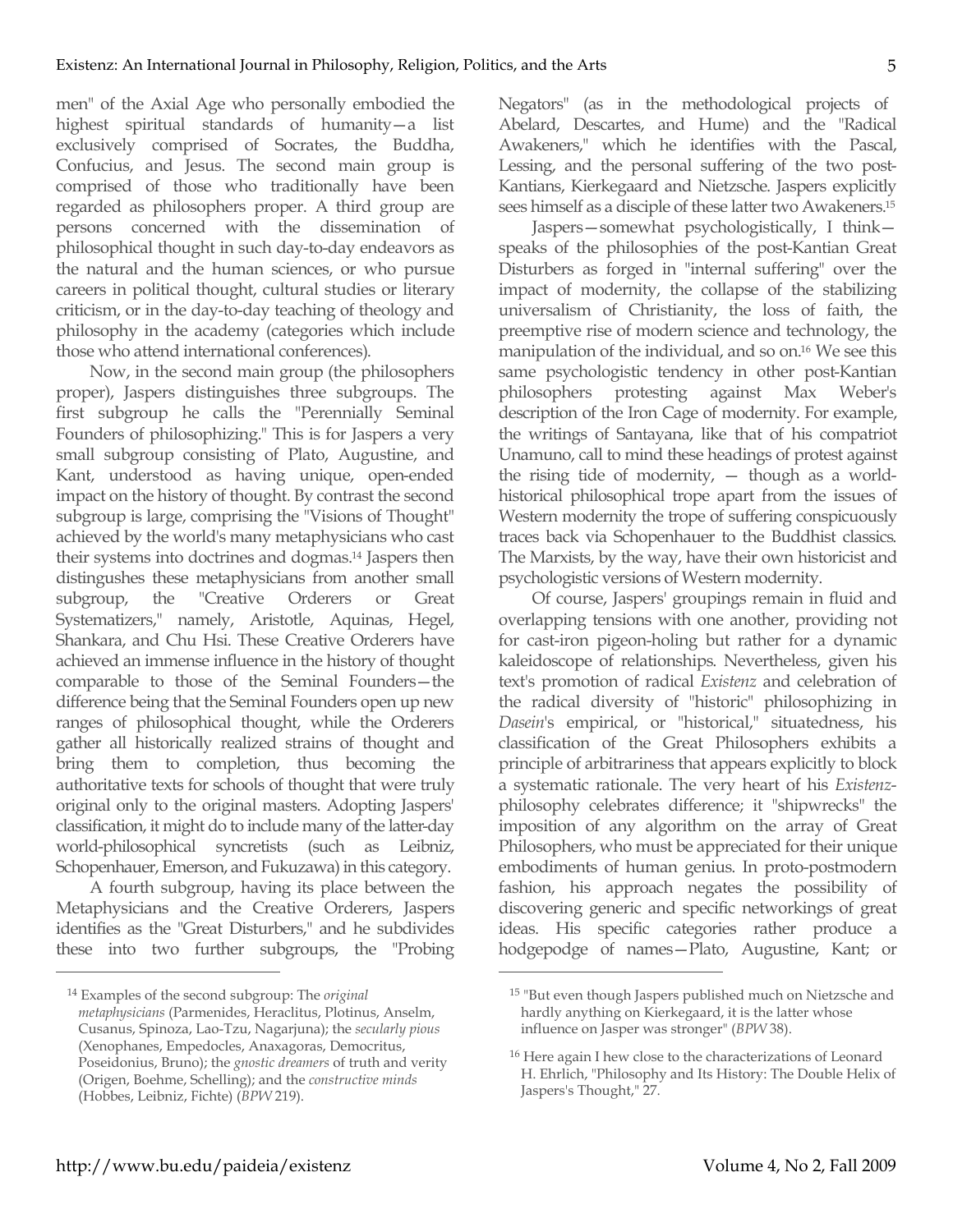Aristotle Shankara, Chu Hsi, Aquinas, and Hegel; or the more bewildering heterogeneous variety of metaphysicians; or the great disturbers Kierkegaard and Nietzsche (the strangest of bedfellows)—categorizations which on close examination end in paradoxical pairings rather than genuine family resemblances.

Here it is important to appreciate that Jaspers truly described himself as a Great Disturber in the wake of Kierkegaard and Nietzsche. And of course there is some positive value in this. In reprising the Great Philosophers in such loose groupings, he commits his and our own philosophical freedom to accessing lines of conceptual communications among them. But his agenda seems mainly to consist in its political trajectory, which is anti-"modern." Like Dewey, for example, he rethinks the Great Philosophers in his own act of philosophizing in the "modern" age with respect to an "encountering" reconstruction of the paths of contemporary philosophizing.17 The positive aspects of such a critique, in both Dewey and Jaspers, have to be weighed against the negative, which runs the risk, I think, of throwing the baby out with the bathwater. The problem for example is revealed here in Jaspers' negative views on "modern technology," a backwardlooking trajectory that seems to parallel his political stance on the world-history of philosophy.18

 $\overline{a}$ 

Now, on the opposite side of the spectrum, Jaspers' third group, which has its place after the "philosophers proper," consists of persons who are concerned with the dissemination of philosophical thought in such day-to-day endeavors as natural science and the human studies, or in the day-to-day teaching of theology and philosophy. This third group pretty much corresponds to what Kant called "the technicians of reason." They have technocratic skills rather than legislate for human reason. In other words, their business consists for the most part in retailing the legacies of the Seminal Founders, Great Systematizers, Metaphysicians, and Great Disturbers into consumable products in the contemporary academic marketplace. This indeed seems to be the situation of the modern philosophical academy to the extent that it has severed itself from the efficacious wisdom of the great traditions.

In my experience, the current schools of contemporary academicians are not the places where one looks to find authentic practices of cross-cultural hermeneutics! It is in this category of scholastic technocracy that we run into the current waves of deconstructive multicultural studies which promote nominalistic, historicistic, relativistic, skeptical agendas of interpretation, often explicitly impugning the "historic" classics as hegemonic or obsolete. In contemporary postmodernism, history is refracted into differences, that is, into competing cultural histories and "her-stories"—which is to say, into agonistic

 $\overline{a}$ 

tradition" that imposes discursive concepts of origins over creative outputs (technology's capacity to create new ways of existing). The second phase of Jaspers' view on technology came after World War II with his publication of *The Origin and Goal of History* (1953) and *The Atom Bomb and the Future of Man* (1958). He held that while modern technology has *become*  demonic, this is not essential to technology but still due to human perversity. He claims that human sovereignty in the use of reason extends to sovereignty over technology, and this requires a "revolution in thought" by way of the "intellect" (*Verstand*) transformed into "a new way of thinking," an "existential" way of thinking governed by "reason" (*Vernunft*), in which individuals exist authentically for themselves. The later-phase position is still a "backward thinking" position, according to Verbeek's analysis, in which a negative judgment on modern technology predominates both earlier and later positions of Jaspers failing to recognize that human beings and technology are inextricably interwoven in creative becoming. Verbeek's second chapter convicts Heidegger as having the same backward-looking view of technology in his "The Question of Technology" and "The Memorial Address" (1971), as does that of Jaspers (Verbeek, pp. 48 ff.).

<sup>17</sup> Jaspers' "Present Task" of historical qua historic philosophizing had a political import, namely, its vigorous assertion over against totalitarianism (National Socialism) and totalitarianism's aftermath in Marxist sociology (*BPW* 126). Jaspers also had in mind philosophy's rejection of scientism à la Bertrand Russell (*BPW* 129).

<sup>18</sup> See Peter-Paul Verbeek, *What Things Do: Philosophical Reflections on Technology, Agency, and Design*, transl. Robert P. Crease (University Park: The Pennsylvania State University Press, 2005), pp. 15-46. According to Verbeek, Jaspers' philosophy of technology developed in two phases. The earlier phase he set forth in *Man in the Modern Age* (1931*)* in which he impugned the "demonism of technology." He described this demon of "mass culture" and "mass rule" in the terms of a human-suffocating "Apparatus" brought into existence by the "modern age" of "modern technology," that is, with the coming of the Industrial Revolution at the end of the eighteenth century. This "mechanization" of "mass life" has choked the possibilities of authentic individual existence. Despite Jaspers' critique of Marxist Sociology, Verbeek indicates how Jaspers' "alienation thesis" is closely related to those of the Marxist writers Günther Anders and Walter Benjamin, as in the latter's near contemporary work "The Work of Art in the Age of Mechanical Reproduction" (1935). Verbeek argues that all these views are "backward thinking" based on wrong assumptions of a "transcendentalist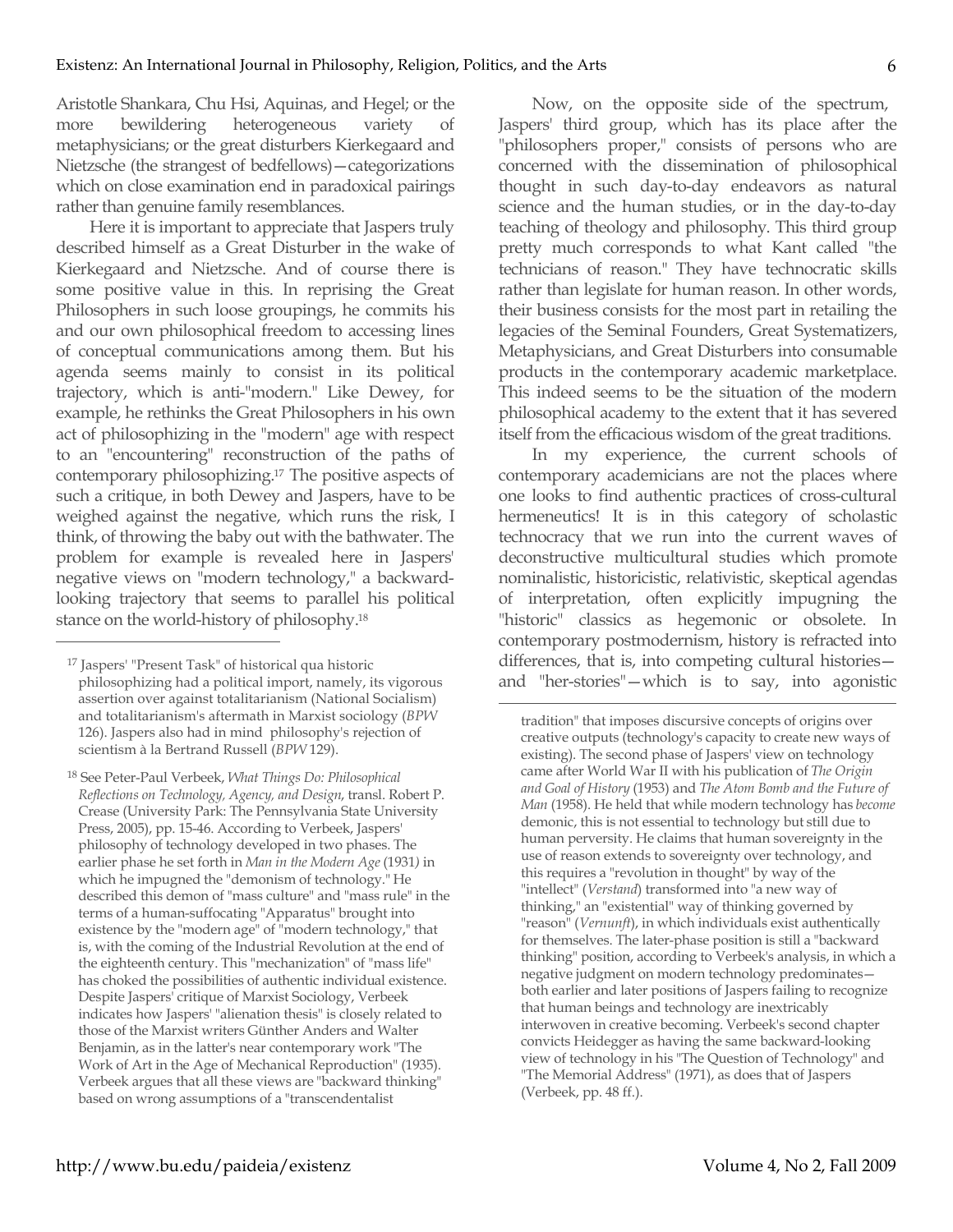linguistic matrices and their attendant cultural symbolics foundationally legislated as to their irreducible particularities.

Although this is something of an aside, let me approach the same point in terms of the multicultural politics that is the rising tide lifting all boats in the university today. Wittingly or unwittingly, the modern university already fosters differential historicist thinking in the way it divides academic life into such administrative units as "Western philosophy" and "Asian Studies." "Asian Studies," including "Asian philosophy," are often somewhat strangely placed under other academic umbrellas, such as Interdisciplinary Historical Studies, Religious Studies, or Comparative Literature. Asian or Religious Studies becomes the home of further administrative cuts made among Middle Eastern, Indian (Southeast Asian), Chinese, and Japanese thought traditions. In this bureaucratic way the university forces genuine forms of perennial philosophy to survive in the form of regionalbased tracks of academic courses taught out of unrelated "anthologies," as for example in the various "Sourcebooks" of Indian, Chinese, and Japanese traditions. Scholars who work independently of "Western" varieties generally man the "Asian" varieties. But, to be sure, the Western traditions also tend to split up into scholastic specializations such as "Continental," "British," and "American" schools and sub-schools of thought, often accompanied by a hegemonic promotion of a particular disciplinary establishment.

In effect, the university establishes competing "histories of ideas" and students learn to think in such eristic terms. Instead of philosophers canvassing the traditions with a goal of discovering the perennial true ideas, the tendency is to burrow into separate turfs which are to say, into the sanctuaries of their own hermeneutical circles.

But now, what of Jaspers, whose thought contains both a Kantian principle of unlimited horizon and a methodological sense of the irresolvable tension between world-transcending *Existenz* and world-oriented *Dasein*, as in his binary of historicity and history? To some degree, I think, Jaspers has added his prestige to the academy's tendency toward multicultural psychologism. For present purposes, in addition to his retrogressive and Marxist-sounding views on technology, I cite the evidence of this in his "encounter rhetoric" on American

pragmatism19 and on Asian philosophy. <sup>20</sup> In relation to both of these significant test cases, Jaspers proves to be no genuine syncretist at all, rather offering chauvinistic interpretations of them from his own European standpoint.

## **Encompassing System-making in Recent Philosophical History**

Above I mentioned Schopenhauer and Emerson as genuine world-philosophical syncretists in the nineteenth century. One of my current interests is to show how the major metaphysical concepts of the second half of Charles S. Peirce's career have their provenance in the writings of Emerson, itself a conduit for the "Romantic" influences of Goethe, Schelling, Schiller, Wordsworth, Coleridge, and others, —and that Peirce came to acknowledge that influence.<sup>21</sup> What

- <sup>20</sup> Re Jaspers reading of Asian philosophy: "Negative theology acts as a gentle shadow that merely enhances, in the West, the light of the glorious world of ciphers. In Asia, however …" (*BPW* 336). To Jaspers, Buddhist thought transcends all ciphers; he interprets Buddhism as a "total indifference, losing ourselves totally and in every sense, thus losing all ciphers entirely" (*BPW* 339), in contrast with Meister Eckhart "where we breathe with him the air of the West" (*BPW* 340). Thus he writes of "The Other Way of Thinking": outside of the Western tradition that is schooled by antiquity and the Bible; "Asian philosophy is rooted in Indian Hindu and Buddhist mysticism, a way of fulfillment in the foundering of thought beyond all ciphers" (*BPW* 342) [what happened to China, as on. p. 177?]. "Asian philosophy uses thinking to destroy itself, in self-destruction through thought" ... Ergo it is not itself a way of authentic fulfillment (*BPW* 344). "It finds a home not in the real world but in disappearing and letting disappear, a self-dissolution of the metaphysics of ciphers, leading, in temporal existence, to nothingness, the indifference and arbitrariness and absurdity of nothingness" (which "we" authentic Western *Existenzen* resist in our authentic existential energy) (*BPW* 346).
- <sup>21</sup> See the writer's two forthcoming articles: "Elective Affinities: Emerson's 'Poetry and Imagination' as

<sup>19</sup> Re Jaspers' reading of American Pragmatism: "Anglo-Saxon pragmatism … was nothing more than an aggregate of insipid analyses of existence and cheap optimism of life, and was no more than the expression of a blind confidence in the contemporary confusion" (*BPW* 59) (Jaspers, *Man and the Modern Age* (London: Routledge & Kegan Paul, Ltd, 1931, 1951), p. 160). **"**The pragmatic concept of truth … is only changing, relative truth" (*BPW* 242). "Truth has to come from the purity of Existenz ... Existenz experiences truth in faith … in breaking through all worldly immanence, returning to world-being now living in it and beyond it, and only for the first time truly myself " (*BPW* 243).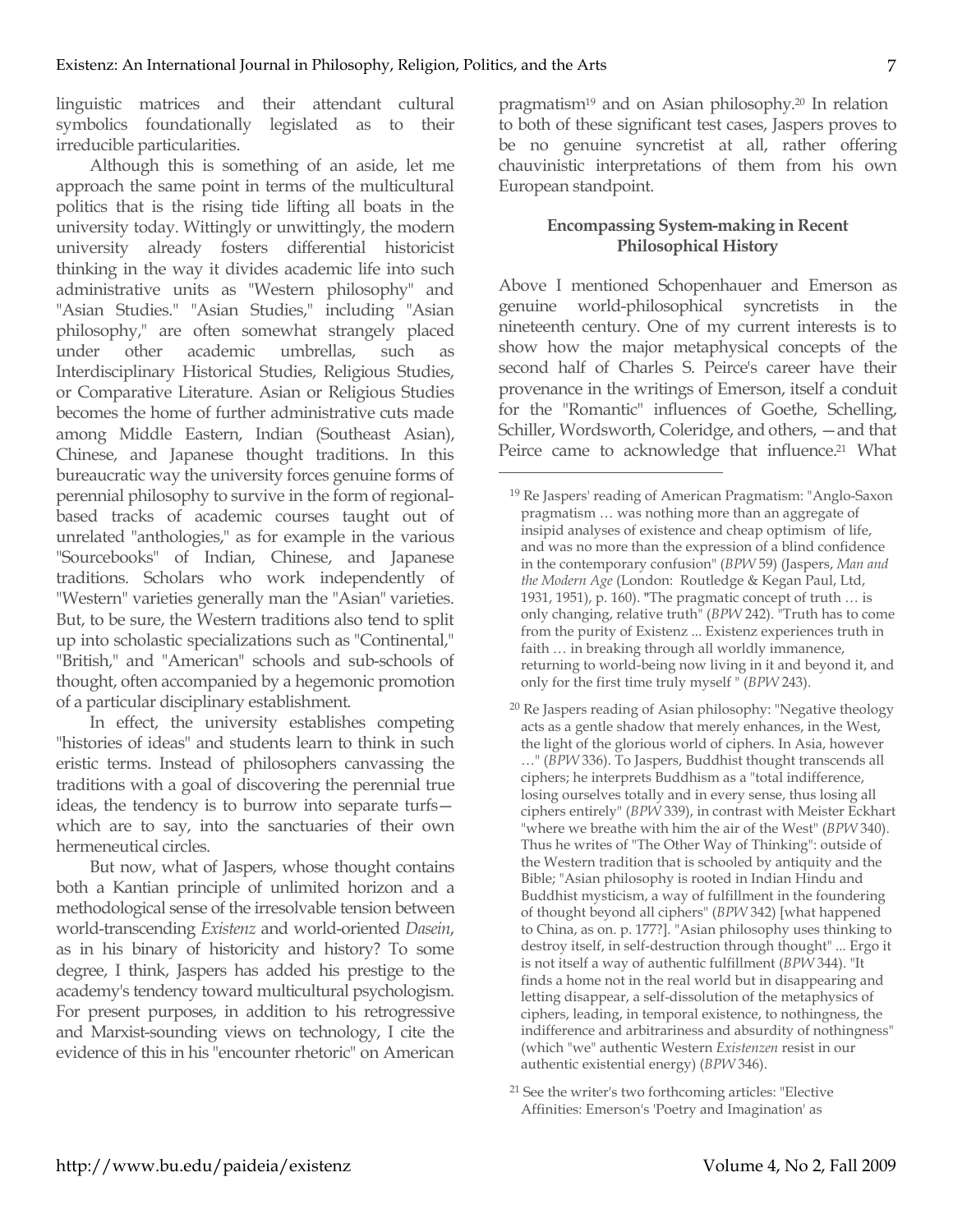interests me as that Emerson and Peirce appear to resonate with Jaspers on certain bottom-line issues, but that the two American philosophers do not finally trade in the language of "historic-historical," but go deeper in grounding Jaspers' predominantly anthropocentric concepts of *Dasein* and *Existenz* in an underlying metaphysical concept of Nature.

As adumbrated above, Jaspers' *Existenzphilosophie*  can, *mutatis mutandis*, be translated into Emerson's concept of the "historic genius." Its main tendency runs parallel to Emerson's twin concepts of "The Over-Soul" (the Encompassing of all Encompassings) and "Self-Reliance" (*Existenz*). Both philosophers also converence with Peirce's mature metaphysics. Peirce articulated his "first" normative principle of the *summum bonum* as consisting in the energizing ideal of "concrete reasonableness," a "cosmic" principle that drives his synechism and fallibilism in the direction of inexhaustibly ramifying semiosis and evolutionary love. Here Peirce not only reprises Emerson's Over-Soul but overlaps with Jaspers' own principle of the Encompassing and its activation in communicative reason. (In broader perspective I think these affine principles of Emerson, Peirce, and Jaspers trace all the way back to Plato's principle of the Good/Beautiful which can be understood as the principle of an inexhaustible plentitude of Reality. The metaphysics of the I Ching and of Chu Hsi are not far off from the same grounding principle.)

Jaspers' own text runs the gamut of articulation of a paradoxical "double consciousness" of worldly situated *Dasein* and world-transcending *Existenz*. His term "illuminated *Existenz*" within world-orientation formulates the same point, and anchors the "cipherscripts" of illuminated *Existenz* in the absolute transcendence of the Encompassing of all Encompassings. In this fashion Jaspers' periechontology accords with Emerson's symbolism of the Over-Soul in transcending the monologism of world-being in its finite encompassing orders of *Dasein*, consciousness-as-such, and spirit. His paradoxical, non-dual logic of the disontological and the ontological is yet another cipher of the Encompassing Wholeness of Reality.In Emerson's language, Identity and Metamorphosis go together as the twin laws (Siamese twins) of "the Unattainable, the Flying Perfect," that is, the fluent, internally free Reality that cannot be quantified, or set in any cause-and-effect or other discursive frame.

But, in my judgment, Jaspers' world- and modernity-transcending mentality proves somewhat otiose, —and is not entirely viable, —on the big-ticket issues of mankind's evolutionary capacities in philosophy, art, science, and technology. While Emerson's world-affirming philosophy has its two greatest disciples in Peirce and Nietzsche, Jaspers' paradox logic that embraces Kierkegaard and Nietzsche in the same act of philosophizing produces a different effect. Its oscillating tension of opposites does not trace down to a positive metaphysics of emergent Nature, but rather digs its heels in the "paradoxical" form of a nature-inhabiting-cum-nature-transcending Archimedean point of human *Existenz*.

In Peirce's broader and more straightforward metaphysical language—which features his masterconcepts of inexhaustible networkings of qualitative possibility and ever-ramifying continuities of worldhabit-formation, —we experience degrees of regularity in our natural environments and bodily states, in our mental and social systems, etc. We likewise experience and observe, subjectively and objectively, an incalculable range of irregularities—variations, spontaneous departures from law, freedom—in the human and inhuman worlds. The habits of nature are stochastic, not mechanistic. But still, there is no break in the grand continuum of Nature.

Translated back into Jaspers' language of the Encompassing Transcendence, which communicates itself in the cipher-semiosis of world-being, "existential freedom" is itself such an instantiation of the degrees of alescence (admission of new traits) by which we humans, but also the animals, plants, and all things of the nano- to the galactic worlds, flourish in the world's metaphysical freedom. Regularity, which exists to certain limited, and sometimes decryptable, degrees in nature, accounts for the stable repetitions, the homeostatic processes of arrested growth and replication, and their incessant conflicts, in our lives and the world—and thus also for the fallible possibilities of philosophical, scientific, artistic, technological, and moral discoveries and embodiments. The relation between the determined regularity and the undetermined plasticity of our lives, including our intellectual and emotional systems, admits of no algorithm, and thus needs endlessly to be inquired into—as it indeed is inquired into along the broad front of scientific, technological, aesthetic, and philosophical trajectories.

Anticipation of Peirce's Buddhisto-Christian Metaphysics," and "Elective Metaphysical Affinities: Emerson's 'Natural History of Intellect' and Peirce's Synechism" (both appearing in *Cognitio* in 2009).